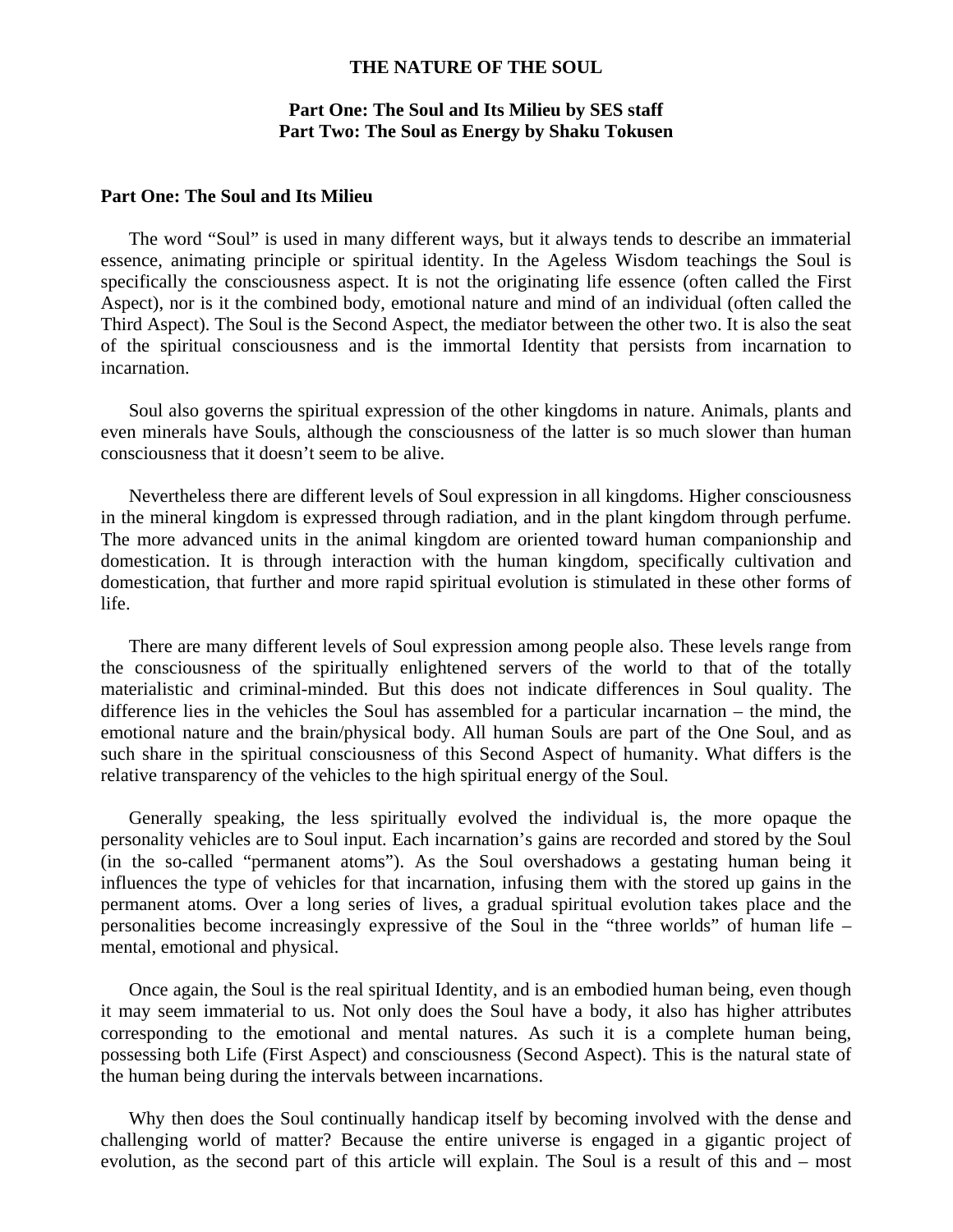important – it plays a central linking role in the process. Therefore it must do its part in redeeming the matter of the lower planes by projecting a fragment of itself into them. Ergo the human being as we know him or her!

## **Part Two: The Soul as Energy**

 An acquaintance, who belongs to the same group as I do for the study of the esoteric side of religion, told me one day that his wife had died after a long illness. "Her physical body has died but the real Self continues on forever," he explained. "Her real Self is the Soul, which is an energy body or unit. Matter and energy are the same thing, as Einstein's famous equation shows and the atomic bomb proved, and matter and energy cannot be destroyed." My friend was a teacher of physics, hence his particular approach to the subject of the Soul and its longevity.

 That an energy unit can last for ages should come as no surprise, even though we might think of some energy units, such as the flame of a match, as of short duration. The particles that make up the atoms are energy units and nothing else. These and photons of light, for example, are known to exist for billions of years. Thus it shouldn't be difficult to conceive of the Soul as enduring and that the Soul, because it endures, is Reality.

 The body is not Reality, contrary to the misguided attention paid to it even after its death by those who reluctantly bury it and then focus on the gravesite rather than on the late departed's *Soul*, the real Identity.

 One theory is that there are some tiny ultimate particles (and some very small units are known, if perhaps not the *ultimate* ones), and these energy units make up the atoms and all else. These little units originated some ages ago, and all of existence  $-$  including us  $-$  is derived from their chance evolution. This implies that each of these units (from some unknown source) is so extremely intelligent that, given time, all that we know in this physical world – including us – has been created by them. Could this be true?

 It has been known for ages, though not widely circulated, that the opposite of this theory is the truth. Consider, instead, the total of all energy in the solar system, remembering that matter is energy somewhat condensed. This immense energy has the properties of Beingness, Will and supreme intelligent consciousness beyond our ken.

 The agnostics are correct: we are not bright enough to truly know this supreme energy unit, or the nature of the substances in the types of energy we know already, or much more subtle and as yet unknown energy substances. This supreme energy is therefore an Entity and has a popular name – God, or Deity, as I would prefer to call It. The states of being of this Entity include the few we know about in the lowest state or plane, the physical: solid, liquid, gas and an ionized state (acknowledged by a few scientists already), and a bio-plasma state. Two more states exist on the physical plane that are the phenomena of magnetism, which includes light, and the state of the ultimate physical atoms.

 Beyond this are many more states or planes in the body of the Deity. The next finest is the sevenfold plane of desire, then the mental plane, and four more. All above the physical are finer states than we are readily aware of, and as they get finer they can best be described as becoming more spiritual.

 The Supreme Energy, Deity, chooses to manifest as three Aspects. The first is Will or Beingness, the very essence of life itself. The second is Consciousness, a state beyond our possible